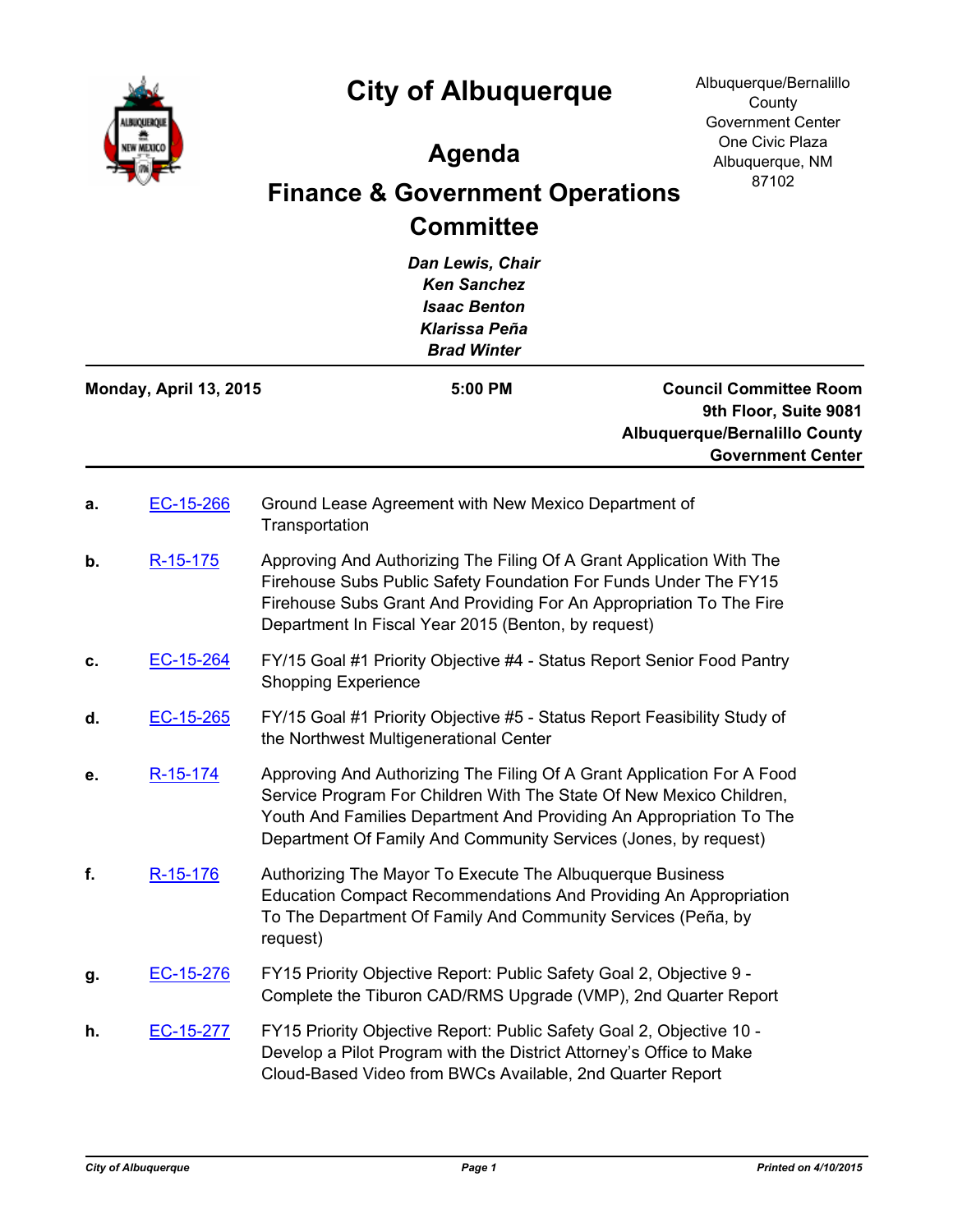| i. | EC-15-278 | FY15 Priority Objective Report: Public Safety Goal 2, Objective 11 -<br>Reduce Costs and Provide Sufficient Storage for Evidence, 2nd Quarter<br>Report                                                                                              |
|----|-----------|------------------------------------------------------------------------------------------------------------------------------------------------------------------------------------------------------------------------------------------------------|
| j. | EC-15-279 | FY15 Priority Objective Report: Public Safety Goal 2, Objective 12 -<br>Increase Security at the Alvarado Transportation Center (ATC), 2nd<br><b>Quarter Report</b>                                                                                  |
| k. | EC-15-280 | FY15 Priority Objective Report: Public Safety Goal 2, Objective 13 -<br>Increase the Number of Recruits to APD and Bolster New Officer Hiring,<br>2nd Quarter Report                                                                                 |
| Ι. | EC-15-281 | FY15 Priority Objective Report: Public Safety Goal 2, Objective 14 -<br>Migrate Training to APD Academy On-line, APD's Distance Learning<br>System, 2nd Quarter Report                                                                               |
| m. | EC-15-282 | FY15 Priority Objective Report: Public Safety Goal 2, Objective 15 -<br>Achieve an "Accreditation with Excellence Award" from the Commission<br>on Accreditation for Law Enforcement Agencies (CALEA), 2nd Quarter<br>Report                         |
| n. | EC-15-283 | FY15 Priority Objective Report: Public Safety Goal 2, Objective 8 -<br>Implement a Promotional Campaign to Increase the Public's Use of<br>LeadsOnline, 2nd Quarter Report                                                                           |
| Ο. | EC-15-288 | Approval of the Second Supplemental to add monies for Outside<br>Counsel Legal Services between Scott T. Greenwood, Attorney at Law<br>and the City of Albuquerque                                                                                   |
| p. | EC-15-297 | Recommendation of Award to Presidio Network Solutions for Voice Over<br>Internet Protocol (VOIP) Professional/Technical Contract                                                                                                                     |
| q. | EC-15-302 | Mayor's Recommendation of Mullen Heller Architecture, P.C. for the<br>Eastside Animal Shelter Renovation/Reconstruction of Kennel-D Canine<br><b>Facilities</b>                                                                                      |
| r. | EC-15-304 | Approving a Supplemental Contract for Albuquerque Economic<br>Development, Inc., to Expand a National Marketing Program Promoting<br>Albuquerque as a Positive Business Location                                                                     |
| s. | $O-15-47$ | Amending The City's Purchasing Ordinance, Sections 5-5-11 Relating<br>To Capital Project Purchases And 5-5-31 Relating To Pay Equity<br>Reporting To Provide For A 5% Preference For Companies That Have<br>Gender Pay Equity (Gibson, Peña, Winter) |
| t. | $O-15-48$ | Amending The Open Space Trust Fund And Land Administration<br>Ordinance (Harris, Lewis, Sanchez)                                                                                                                                                     |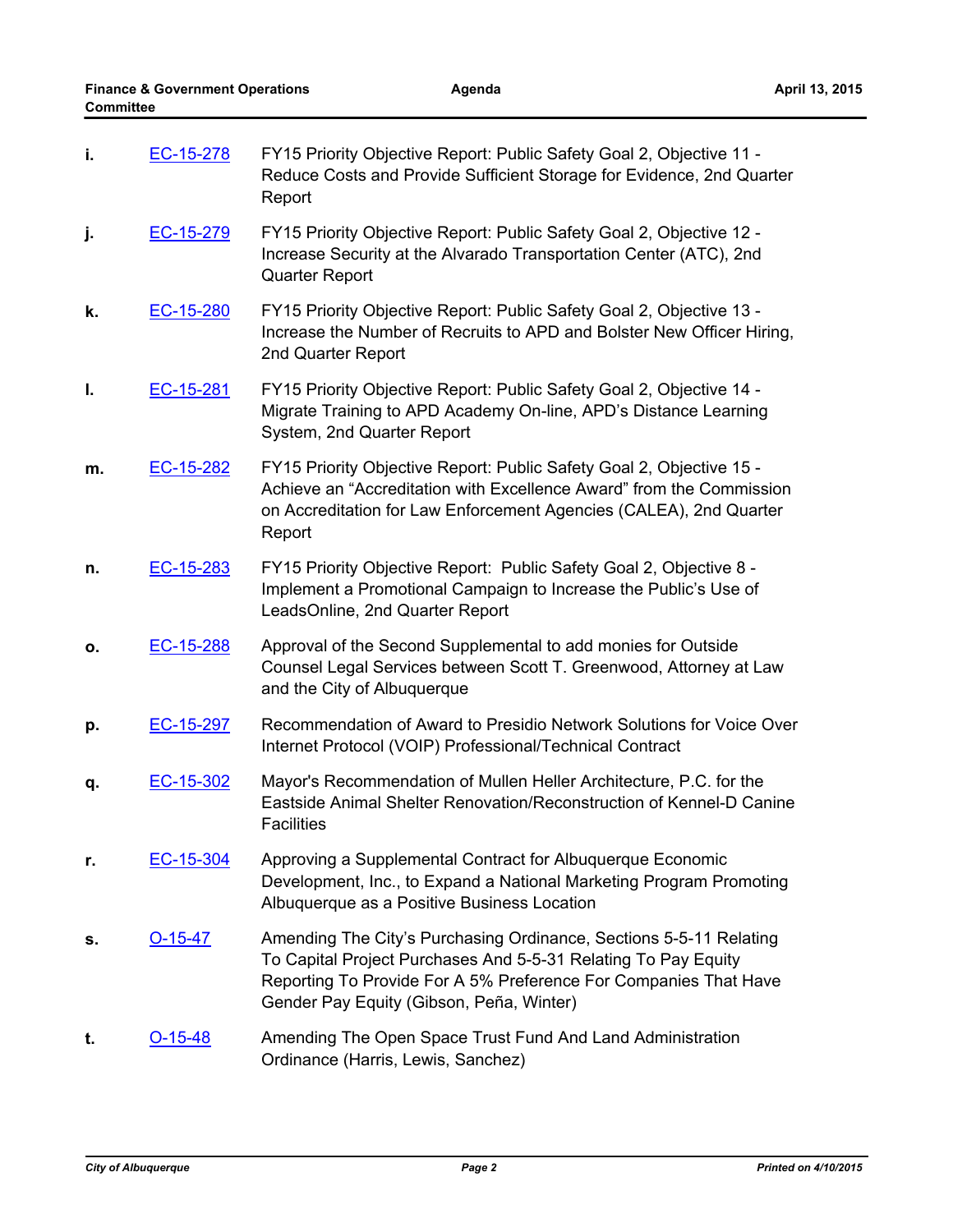| u.  | R-15-183        | Dissolving The Permanent Fund For Acquisition And Management Of<br>Open Space And Establishing A Capital Projects Fund For The<br>Acquisition Of Open Space (Harris, Lewis, Sanchez)                                                                                                                                                                                                                                                                                                                                    |
|-----|-----------------|-------------------------------------------------------------------------------------------------------------------------------------------------------------------------------------------------------------------------------------------------------------------------------------------------------------------------------------------------------------------------------------------------------------------------------------------------------------------------------------------------------------------------|
| v.  | R-15-184        | Calling For A Feasibility Study Of The Disposition Of Land Held For Sale<br>In The Permanent Fund For Acquisition And Management Of Open<br>Space (Harris, Lewis, Sanchez)                                                                                                                                                                                                                                                                                                                                              |
| w.  | $O-15-49$       | Amending Chapter 10, Article 2, Section 4 ROA 1994 Relating To Bio<br>Park Rates; Removing Charges For Train Rides To Allow Train Fees To<br>Be Independently Set By The Bio Park Society (Benton)                                                                                                                                                                                                                                                                                                                      |
| х.  | $O-15-50$       | Repealing §2-6-5-1 Through §2-6-5-5, ROA 1994 Relating To The Joint<br>Advisory Commission On Persons With Disabilities; Establishing And<br>Defining The Roles And Responsibilities Of An Americans With<br>Disabilities Act Advisory Council For The City Of Albuquerque (Peña)                                                                                                                                                                                                                                       |
| у.  | $O-15-51$       | Approving A Project Involving New Mexico Food Distributors, Inc.<br>Pursuant To The Local Economic Development Act And City Ordinance<br>F/S O-04-10, The City's Implementing Legislation For That Act, To<br>Support The Expansion Of A Food Manufacturing Facility; Authorizing<br>The Execution Of A Project Participation Agreement (Benton, by<br>request)                                                                                                                                                         |
| z.  | R-15-173        | Amending The Adopted Capital Implementation Program Of The City Of<br>Albuquerque By Approving State Grant Funding For A New Project, And<br>Supplementing Current Appropriations (Sanchez, by request)                                                                                                                                                                                                                                                                                                                 |
| aa. | R-15-180        | Amending The Adopted Capital Implementation Program Of The City Of<br>Albuquerque By Approving New Projects And Changing The Scope Of<br>Existing Projects Relating To District 4 Council Neighborhood<br>Set-Asides (Winter)                                                                                                                                                                                                                                                                                           |
| ab. | R-15-185        | Authorizing The Issuance And Sale Of City Of Albuquerque, New<br>Mexico Gross Receipts Tax Refunding And Improvement Revenue<br>Bonds, Series 2015A, And City Of Albuquerque, New Mexico Gross<br>Receipts Tax Improvement Revenue Bonds, Taxable Series 2015B,<br>Authorized To Be Issued By (A) City Ordinance Twenty-First Council Bill<br>No. F/S O-14-24, (B) City Ordinance Twenty-First Council Bill No. F/S<br>O-15-44, And (C) City Ordinance Twenty-First Council Bill No. F/S<br>0-15-46 (Jones, by request) |
| ac. | <u>R-15-191</u> | Designating Fiscal Year 2015 General Fund Appropriations For<br>Sponsorship Of The Downtown Bikeshare Pilot Project And Authorizing<br>The Director Of Council Services To Enter Into An Agreement For This<br>Purpose (Benton)                                                                                                                                                                                                                                                                                         |